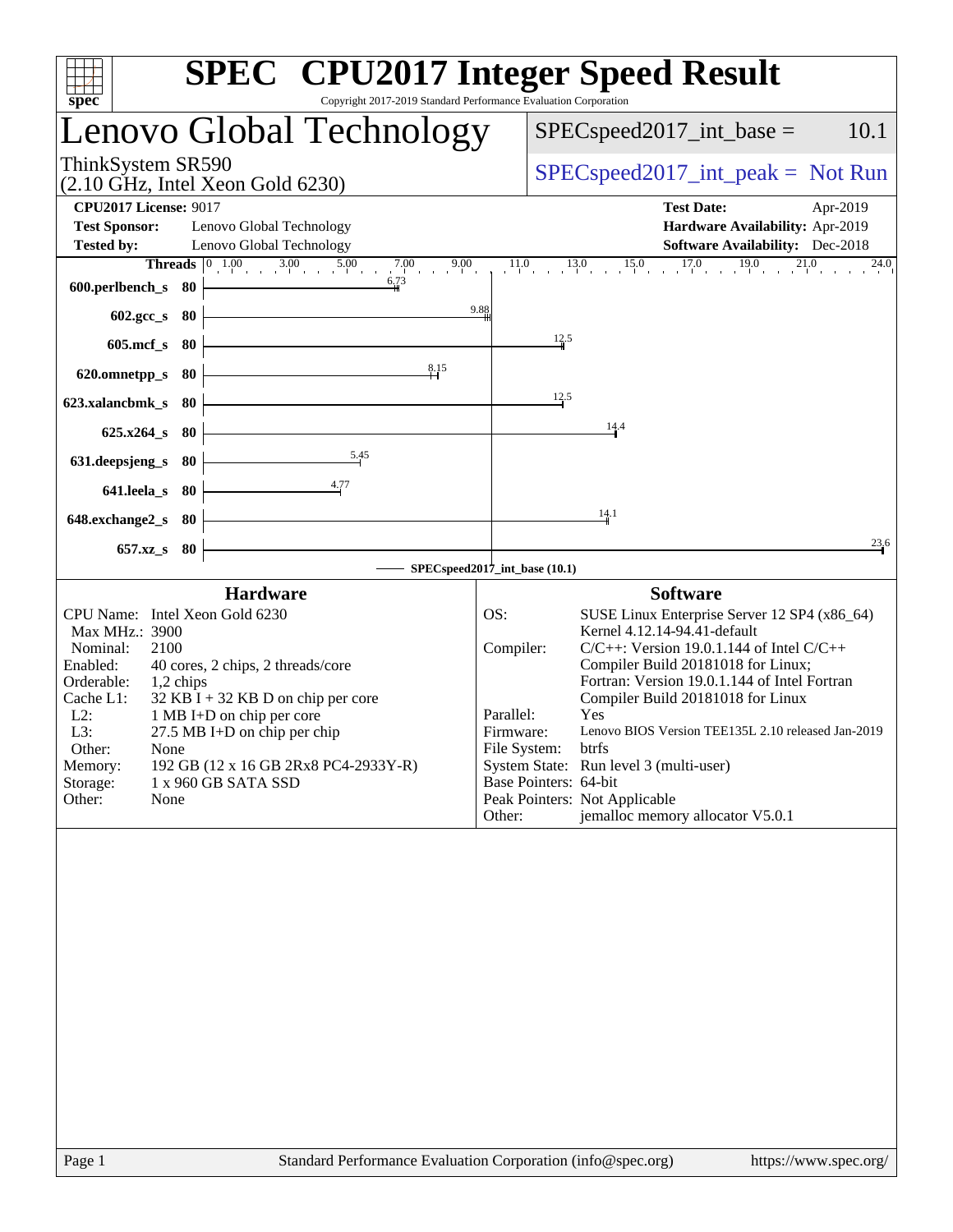

# Lenovo Global Technology

(2.10 GHz, Intel Xeon Gold 6230)

 $SPEC speed2017\_int\_base = 10.1$ 

## ThinkSystem SR590<br>  $SPEC speed2017\_int\_peak = Not Run$

**[Test Sponsor:](http://www.spec.org/auto/cpu2017/Docs/result-fields.html#TestSponsor)** Lenovo Global Technology **[Hardware Availability:](http://www.spec.org/auto/cpu2017/Docs/result-fields.html#HardwareAvailability)** Apr-2019 **[Tested by:](http://www.spec.org/auto/cpu2017/Docs/result-fields.html#Testedby)** Lenovo Global Technology **[Software Availability:](http://www.spec.org/auto/cpu2017/Docs/result-fields.html#SoftwareAvailability)** Dec-2018

**[CPU2017 License:](http://www.spec.org/auto/cpu2017/Docs/result-fields.html#CPU2017License)** 9017 **[Test Date:](http://www.spec.org/auto/cpu2017/Docs/result-fields.html#TestDate)** Apr-2019

#### **[Results Table](http://www.spec.org/auto/cpu2017/Docs/result-fields.html#ResultsTable)**

|                                      | <b>Base</b>    |                |       |                | <b>Peak</b> |                |       |                |                |              |                |              |                |              |
|--------------------------------------|----------------|----------------|-------|----------------|-------------|----------------|-------|----------------|----------------|--------------|----------------|--------------|----------------|--------------|
| <b>Benchmark</b>                     | <b>Threads</b> | <b>Seconds</b> | Ratio | <b>Seconds</b> | Ratio       | <b>Seconds</b> | Ratio | <b>Threads</b> | <b>Seconds</b> | <b>Ratio</b> | <b>Seconds</b> | <b>Ratio</b> | <b>Seconds</b> | <b>Ratio</b> |
| $600.$ perlbench_s                   | 80             | 266            | 6.66  | 264            | 6.73        | 261            | 6.81  |                |                |              |                |              |                |              |
| $602 \text{.} \text{gcc}\text{_<}$ s | 80             | 399            | 9.98  | 406            | 9.80        | 403            | 9.88  |                |                |              |                |              |                |              |
| $605$ .mcf s                         | 80             | 376            | 12.6  | 377            | 12.5        | 379            | 12.5  |                |                |              |                |              |                |              |
| 620.omnetpp_s                        | 80             | 200            | 8.15  | 206            | 7.92        | 200            | 8.16  |                |                |              |                |              |                |              |
| 623.xalancbmk s                      | 80             | 114            | 12.5  | <u>113</u>     | 12.5        | 113            | 12.5  |                |                |              |                |              |                |              |
| 625.x264 s                           | 80             | 123            | 14.4  | 123            | 14.3        | 123            | 14.4  |                |                |              |                |              |                |              |
| 631.deepsjeng_s                      | 80             | 263            | 5.44  | 263            | 5.45        | 263            | 5.45  |                |                |              |                |              |                |              |
| 641.leela_s                          | 80             | 358            | 4.77  | 358            | 4.77        | 358            | 4.77  |                |                |              |                |              |                |              |
| 648.exchange2_s                      | 80             | 209            | 14.1  | 209            | <u>14.1</u> | 210            | 14.0  |                |                |              |                |              |                |              |
| $657.xz$ s                           | 80             | 261            | 23.6  | 262            | 23.6        | 261            | 23.7  |                |                |              |                |              |                |              |
| $SPECspeed2017$ int base =           |                |                | 10.1  |                |             |                |       |                |                |              |                |              |                |              |

**[SPECspeed2017\\_int\\_peak =](http://www.spec.org/auto/cpu2017/Docs/result-fields.html#SPECspeed2017intpeak) Not Run**

Results appear in the [order in which they were run.](http://www.spec.org/auto/cpu2017/Docs/result-fields.html#RunOrder) Bold underlined text [indicates a median measurement.](http://www.spec.org/auto/cpu2017/Docs/result-fields.html#Median)

#### **[Operating System Notes](http://www.spec.org/auto/cpu2017/Docs/result-fields.html#OperatingSystemNotes)**

Stack size set to unlimited using "ulimit -s unlimited"

### **[General Notes](http://www.spec.org/auto/cpu2017/Docs/result-fields.html#GeneralNotes)**

Environment variables set by runcpu before the start of the run: KMP AFFINITY = "granularity=fine, scatter" LD\_LIBRARY\_PATH = "/home/cpu2017-1.0.5-ic19.0u1/lib/intel64" LD\_LIBRARY\_PATH = "\$LD\_LIBRARY\_PATH:/home/cpu2017-1.0.5-ic19.0u1/je5.0.1-64" OMP\_STACKSIZE = "192M" Binaries compiled on a system with 1x Intel Core i9-7900X CPU + 32GB RAM memory using Redhat Enterprise Linux 7.5 Transparent Huge Pages enabled by default Prior to runcpu invocation Filesystem page cache synced and cleared with: sync; echo 3> /proc/sys/vm/drop\_caches Yes: The test sponsor attests, as of date of publication, that CVE-2017-5754 (Meltdown) is mitigated in the system as tested and documented. Yes: The test sponsor attests, as of date of publication, that CVE-2017-5753 (Spectre variant 1) is mitigated in the system as tested and documented. Yes: The test sponsor attests, as of date of publication, that CVE-2017-5715 (Spectre variant 2) is mitigated in the system as tested and documented. Yes: The test sponsor attests, as of date of publication, that CVE-2018-3640 (Spectre variant 3a) is mitigated in the system as tested and documented. Yes: The test sponsor attests, as of date of publication, that CVE-2018-3639 (Spectre variant 4) is mitigated in the system as tested and documented. jemalloc, a general purpose malloc implementation built with the RedHat Enterprise 7.5, and the system compiler gcc 4.8.5 **(Continued on next page)**

| Standard Performance Evaluation Corporation (info@spec.org)<br>Page 2 | https://www.spec.org/ |
|-----------------------------------------------------------------------|-----------------------|
|-----------------------------------------------------------------------|-----------------------|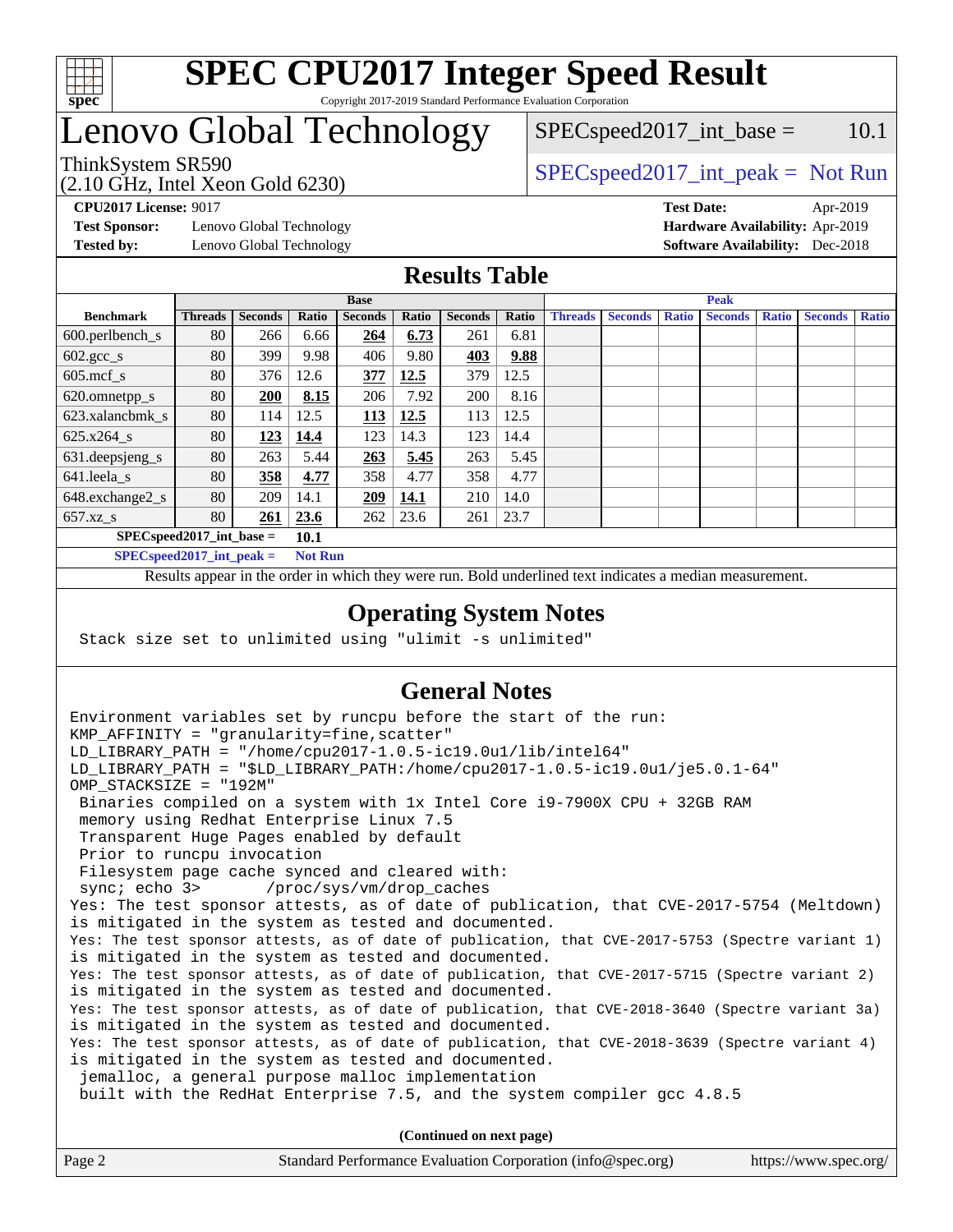

# **[SPEC CPU2017 Integer Speed Result](http://www.spec.org/auto/cpu2017/Docs/result-fields.html#SPECCPU2017IntegerSpeedResult)**

Copyright 2017-2019 Standard Performance Evaluation Corporation

# Lenovo Global Technology

ThinkSystem SR590<br>  $(2.10 \text{ GHz. Intel Yoon Gold } 6230)$  [SPECspeed2017\\_int\\_peak =](http://www.spec.org/auto/cpu2017/Docs/result-fields.html#SPECspeed2017intpeak) Not Run

 $SPECspeed2017\_int\_base =$  10.1

(2.10 GHz, Intel Xeon Gold 6230)

**[CPU2017 License:](http://www.spec.org/auto/cpu2017/Docs/result-fields.html#CPU2017License)** 9017 **[Test Date:](http://www.spec.org/auto/cpu2017/Docs/result-fields.html#TestDate)** Apr-2019

**[Test Sponsor:](http://www.spec.org/auto/cpu2017/Docs/result-fields.html#TestSponsor)** Lenovo Global Technology **[Hardware Availability:](http://www.spec.org/auto/cpu2017/Docs/result-fields.html#HardwareAvailability)** Apr-2019 [Tested by:](http://www.spec.org/auto/cpu2017/Docs/result-fields.html#Testedby) Lenovo Global Technology **[Software Availability:](http://www.spec.org/auto/cpu2017/Docs/result-fields.html#SoftwareAvailability)** Dec-2018

### **[General Notes \(Continued\)](http://www.spec.org/auto/cpu2017/Docs/result-fields.html#GeneralNotes)**

sources available from jemalloc.net or <https://github.com/jemalloc/jemalloc/releases>

#### **[Platform Notes](http://www.spec.org/auto/cpu2017/Docs/result-fields.html#PlatformNotes)**

| BIOS configuration:<br>Choose Operating Mode set to Maximum Performance<br>Choose Operating Mode set to Custom Mode<br>Memory Power Management set to Automatic<br>CPU P-state Control set to Cooperative<br>MONITOR/MWAIT set to Enable<br>running on linux-ol6r Wed Apr 24 15:41:04 2019         | Sysinfo program /home/cpu2017-1.0.5-ic19.0ul/bin/sysinfo<br>Rev: r5974 of 2018-05-19 9bcde8f2999c33d61f64985e45859ea9                                                                                                                                                                                                                                                   |                       |
|----------------------------------------------------------------------------------------------------------------------------------------------------------------------------------------------------------------------------------------------------------------------------------------------------|-------------------------------------------------------------------------------------------------------------------------------------------------------------------------------------------------------------------------------------------------------------------------------------------------------------------------------------------------------------------------|-----------------------|
| For more information on this section, see                                                                                                                                                                                                                                                          | SUT (System Under Test) info as seen by some common utilities.<br>https://www.spec.org/cpu2017/Docs/config.html#sysinfo                                                                                                                                                                                                                                                 |                       |
| From /proc/cpuinfo<br>"physical id"s (chips)<br>2<br>80 "processors"<br>cpu cores $: 20$<br>siblings : 40                                                                                                                                                                                          | model name: Intel(R) Xeon(R) Gold 6230 CPU @ 2.10GHz<br>cores, siblings (Caution: counting these is hw and system dependent. The following<br>excerpts from /proc/cpuinfo might not be reliable. Use with caution.)<br>physical 0: cores 0 1 2 3 4 8 9 10 11 12 16 17 18 19 20 24 25 26 27 28<br>physical 1: cores 0 1 2 3 4 8 9 10 11 12 16 17 18 19 20 24 25 26 27 28 |                       |
| From 1scpu:<br>Architecture:<br>$CPU$ op-mode( $s$ ):<br>Byte Order:<br>CPU(s):<br>$On$ -line CPU $(s)$ list:<br>Thread(s) per core:<br>$Core(s)$ per socket:<br>Socket(s):<br>NUMA $node(s):$<br>Vendor ID:<br>CPU family:<br>Model:<br>Model name:<br>Stepping:<br>CPU MHz:<br>$CPU$ max $MHz$ : | x86 64<br>$32$ -bit, $64$ -bit<br>Little Endian<br>80<br>$0 - 79$<br>$\overline{2}$<br>20<br>2<br>$\overline{2}$<br>GenuineIntel<br>6<br>85<br>$Intel(R)$ Xeon $(R)$ Gold 6230 CPU @ 2.10GHz<br>6<br>2100.000<br>3900.0000                                                                                                                                              |                       |
| Page 3                                                                                                                                                                                                                                                                                             | (Continued on next page)<br>Standard Performance Evaluation Corporation (info@spec.org)                                                                                                                                                                                                                                                                                 | https://www.spec.org/ |
|                                                                                                                                                                                                                                                                                                    |                                                                                                                                                                                                                                                                                                                                                                         |                       |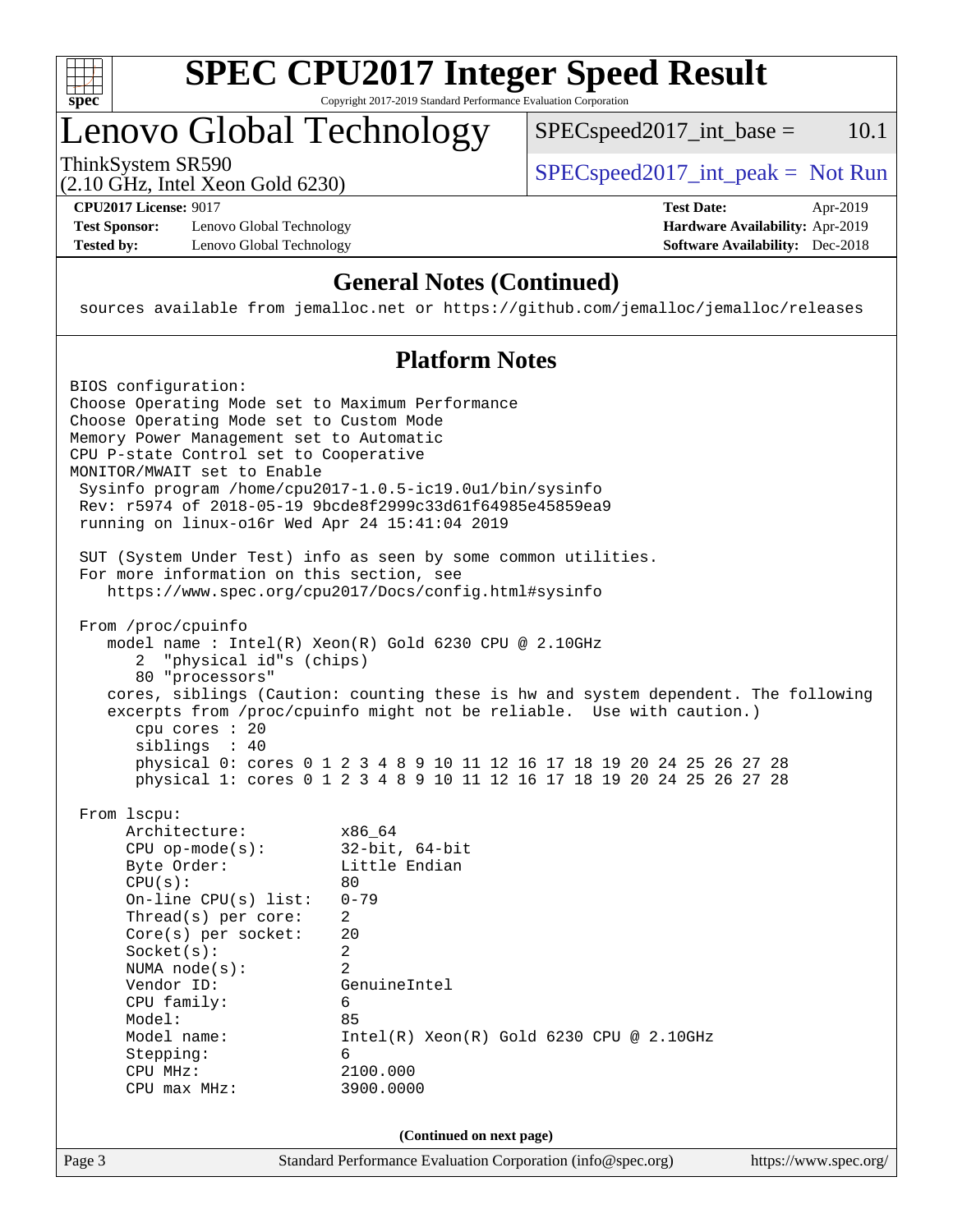

# **[SPEC CPU2017 Integer Speed Result](http://www.spec.org/auto/cpu2017/Docs/result-fields.html#SPECCPU2017IntegerSpeedResult)**

Copyright 2017-2019 Standard Performance Evaluation Corporation

Lenovo Global Technology

 $SPECspeed2017\_int\_base =$  10.1

(2.10 GHz, Intel Xeon Gold 6230)

ThinkSystem SR590<br>  $(2.10 \text{ GHz. Intel Yoon Gold } 6230)$  [SPECspeed2017\\_int\\_peak =](http://www.spec.org/auto/cpu2017/Docs/result-fields.html#SPECspeed2017intpeak) Not Run

**[Test Sponsor:](http://www.spec.org/auto/cpu2017/Docs/result-fields.html#TestSponsor)** Lenovo Global Technology **[Hardware Availability:](http://www.spec.org/auto/cpu2017/Docs/result-fields.html#HardwareAvailability)** Apr-2019 **[Tested by:](http://www.spec.org/auto/cpu2017/Docs/result-fields.html#Testedby)** Lenovo Global Technology **[Software Availability:](http://www.spec.org/auto/cpu2017/Docs/result-fields.html#SoftwareAvailability)** Dec-2018

# **[CPU2017 License:](http://www.spec.org/auto/cpu2017/Docs/result-fields.html#CPU2017License)** 9017 **[Test Date:](http://www.spec.org/auto/cpu2017/Docs/result-fields.html#TestDate)** Apr-2019

#### **[Platform Notes \(Continued\)](http://www.spec.org/auto/cpu2017/Docs/result-fields.html#PlatformNotes)**

| CPU min MHz:                                                                                                                                                                                                                                                                                                                  | 800.0000                                                                                                                                                                                                                                                                  |
|-------------------------------------------------------------------------------------------------------------------------------------------------------------------------------------------------------------------------------------------------------------------------------------------------------------------------------|---------------------------------------------------------------------------------------------------------------------------------------------------------------------------------------------------------------------------------------------------------------------------|
| BogoMIPS:<br>Virtualization:                                                                                                                                                                                                                                                                                                  | 4200.00<br>$VT - x$                                                                                                                                                                                                                                                       |
| L1d cache:                                                                                                                                                                                                                                                                                                                    | 32K                                                                                                                                                                                                                                                                       |
| Lli cache:                                                                                                                                                                                                                                                                                                                    | 32K                                                                                                                                                                                                                                                                       |
| $L2$ cache:                                                                                                                                                                                                                                                                                                                   | 1024K                                                                                                                                                                                                                                                                     |
| L3 cache:                                                                                                                                                                                                                                                                                                                     | 28160K                                                                                                                                                                                                                                                                    |
| NUMA $node0$ $CPU(s)$ :                                                                                                                                                                                                                                                                                                       | $0 - 19, 40 - 59$                                                                                                                                                                                                                                                         |
| NUMA nodel $CPU(s):$                                                                                                                                                                                                                                                                                                          | $20 - 39,60 - 79$                                                                                                                                                                                                                                                         |
| Flags:                                                                                                                                                                                                                                                                                                                        | fpu vme de pse tsc msr pae mce cx8 apic sep mtrr pge mca cmov                                                                                                                                                                                                             |
|                                                                                                                                                                                                                                                                                                                               | pat pse36 clflush dts acpi mmx fxsr sse sse2 ss ht tm pbe syscall nx pdpelgb rdtscp                                                                                                                                                                                       |
|                                                                                                                                                                                                                                                                                                                               | lm constant_tsc art arch_perfmon pebs bts rep_good nopl xtopology nonstop_tsc cpuid                                                                                                                                                                                       |
|                                                                                                                                                                                                                                                                                                                               | aperfmperf pni pclmulqdq dtes64 monitor ds_cpl vmx smx est tm2 ssse3 sdbg fma cx16                                                                                                                                                                                        |
|                                                                                                                                                                                                                                                                                                                               | xtpr pdcm pcid dca sse4_1 sse4_2 x2apic movbe popcnt tsc_deadline_timer aes xsave                                                                                                                                                                                         |
|                                                                                                                                                                                                                                                                                                                               | avx f16c rdrand lahf_lm abm 3dnowprefetch cpuid_fault epb cat_13 cdp_13                                                                                                                                                                                                   |
|                                                                                                                                                                                                                                                                                                                               | invpcid_single ssbd mba ibrs ibpb stibp tpr_shadow vnmi flexpriority ept vpid<br>fsgsbase tsc_adjust bmil hle avx2 smep bmi2 erms invpcid rtm cqm mpx rdt_a avx512f                                                                                                       |
|                                                                                                                                                                                                                                                                                                                               | avx512dq rdseed adx smap clflushopt clwb intel_pt avx512cd avx512bw avx512vl                                                                                                                                                                                              |
|                                                                                                                                                                                                                                                                                                                               | xsaveopt xsavec xgetbvl xsaves cqm_llc cqm_occup_llc cqm_mbm_total cqm_mbm_local                                                                                                                                                                                          |
|                                                                                                                                                                                                                                                                                                                               | dtherm ida arat pln pts hwp hwp act window hwp epp hwp pkq req pku ospke avx512 vnni                                                                                                                                                                                      |
| flush_l1d arch_capabilities                                                                                                                                                                                                                                                                                                   |                                                                                                                                                                                                                                                                           |
|                                                                                                                                                                                                                                                                                                                               |                                                                                                                                                                                                                                                                           |
| /proc/cpuinfo cache data                                                                                                                                                                                                                                                                                                      |                                                                                                                                                                                                                                                                           |
| cache size $: 28160$ KB                                                                                                                                                                                                                                                                                                       |                                                                                                                                                                                                                                                                           |
| physical chip.<br>$available: 2 nodes (0-1)$<br>48 49 50 51 52 53 54 55 56 57 58 59<br>node 0 size: 96054 MB<br>node 0 free: 95216 MB<br>65 66 67 68 69 70 71 72 73 74 75 76 77 78 79<br>node 1 size: 96708 MB<br>node 1 free: 95631 MB<br>node distances:<br>node<br>$\overline{0}$<br>1<br>0:<br>10<br>21<br>1:<br>21<br>10 | From numactl --hardware WARNING: a numactl 'node' might or might not correspond to a<br>node 0 cpus: 0 1 2 3 4 5 6 7 8 9 10 11 12 13 14 15 16 17 18 19 40 41 42 43 44 45 46 47<br>node 1 cpus: 20 21 22 23 24 25 26 27 28 29 30 31 32 33 34 35 36 37 38 39 60 61 62 63 64 |
| From /proc/meminfo<br>MemTotal:<br>197389624 kB<br>HugePages_Total:<br>0<br>Hugepagesize:<br>2048 kB                                                                                                                                                                                                                          |                                                                                                                                                                                                                                                                           |
| From /etc/*release* /etc/*version*                                                                                                                                                                                                                                                                                            |                                                                                                                                                                                                                                                                           |
|                                                                                                                                                                                                                                                                                                                               | (Continued on next page)                                                                                                                                                                                                                                                  |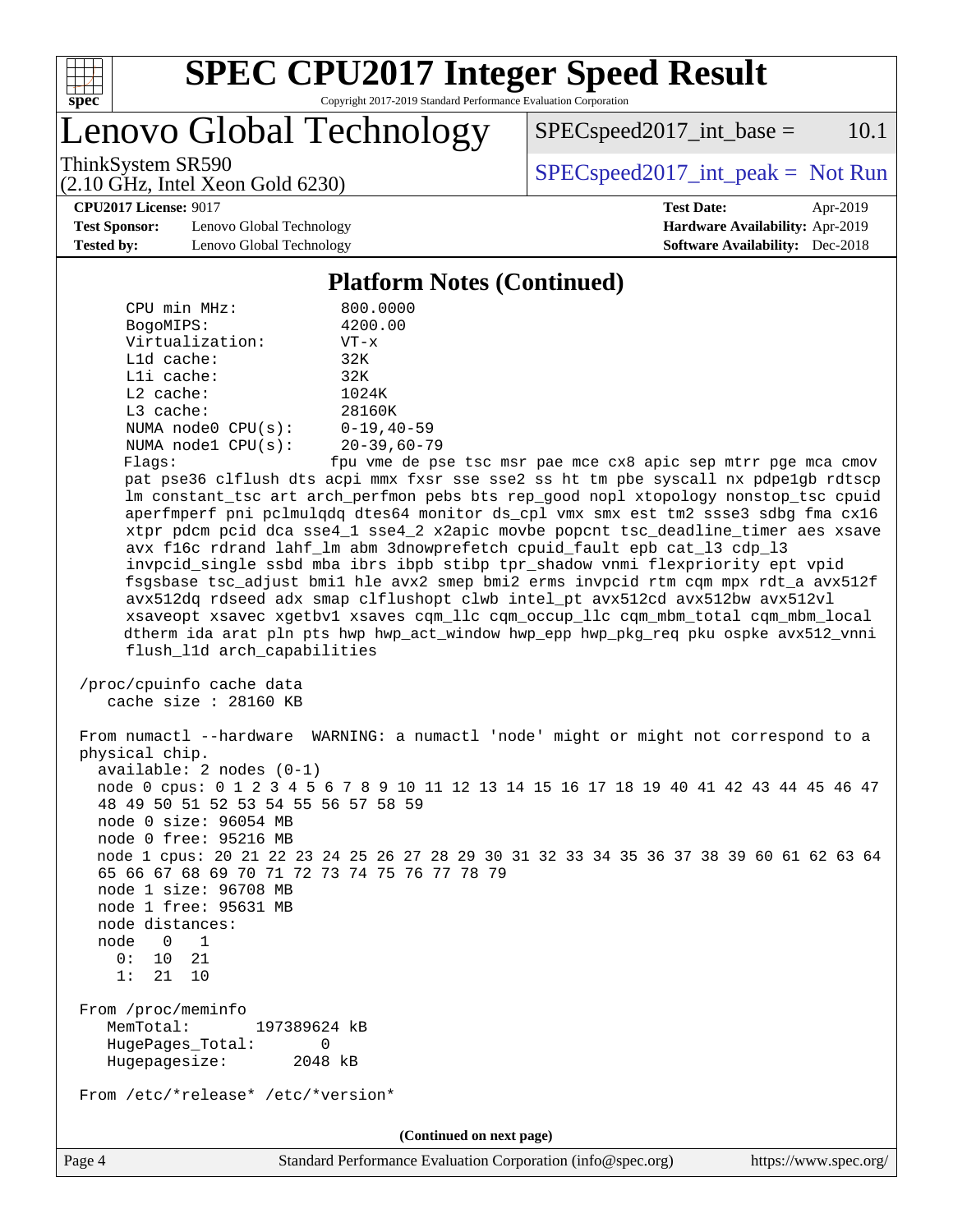

# Lenovo Global Technology

ThinkSystem SR590<br>  $SPEC speed2017\_int\_peak = Not Run$ 

 $SPEC speed2017\_int\_base = 10.1$ 

(2.10 GHz, Intel Xeon Gold 6230)

**[Test Sponsor:](http://www.spec.org/auto/cpu2017/Docs/result-fields.html#TestSponsor)** Lenovo Global Technology **[Hardware Availability:](http://www.spec.org/auto/cpu2017/Docs/result-fields.html#HardwareAvailability)** Apr-2019 **[Tested by:](http://www.spec.org/auto/cpu2017/Docs/result-fields.html#Testedby)** Lenovo Global Technology **[Software Availability:](http://www.spec.org/auto/cpu2017/Docs/result-fields.html#SoftwareAvailability)** Dec-2018

**[CPU2017 License:](http://www.spec.org/auto/cpu2017/Docs/result-fields.html#CPU2017License)** 9017 **[Test Date:](http://www.spec.org/auto/cpu2017/Docs/result-fields.html#TestDate)** Apr-2019

#### **[Platform Notes \(Continued\)](http://www.spec.org/auto/cpu2017/Docs/result-fields.html#PlatformNotes)**

```
 SuSE-release:
      SUSE Linux Enterprise Server 12 (x86_64)
      VERSION = 12
      PATCHLEVEL = 4
      # This file is deprecated and will be removed in a future service pack or release.
      # Please check /etc/os-release for details about this release.
   os-release:
      NAME="SLES"
      VERSION="12-SP4"
      VERSION_ID="12.4"
      PRETTY_NAME="SUSE Linux Enterprise Server 12 SP4"
      ID="sles"
      ANSI_COLOR="0;32"
      CPE_NAME="cpe:/o:suse:sles:12:sp4"
uname -a:
  Linux linux-o16r 4.12.14-94.41-default #1 SMP Wed Oct 31 12:25:04 UTC 2018 (3090901)
   x86_64 x86_64 x86_64 GNU/Linux
Kernel self-reported vulnerability status:
CVE-2017-5754 (Meltdown): Not affected
CVE-2017-5753 (Spectre variant 1): Mitigation: __user pointer sanitization
CVE-2017-5715 (Spectre variant 2): Mitigation: Indirect Branch Restricted Speculation,
IBPB, IBRS_FW
run-level 3 Apr 24 13:21
SPEC is set to: /home/cpu2017-1.0.5-ic19.0u1
   Filesystem Type Size Used Avail Use% Mounted on
   /dev/sda3 btrfs 740G 35G 705G 5% /home
Additional information from dmidecode follows. WARNING: Use caution when you interpret
this section. The 'dmidecode' program reads system data which is "intended to allow
hardware to be accurately determined", but the intent may not be met, as there are
frequent changes to hardware, firmware, and the "DMTF SMBIOS" standard.
  BIOS Lenovo -[TEE135L-2.10]- 01/10/2019
 Memory:
   4x NO DIMM NO DIMM
   12x SK Hynix HMA82GR7CJR8N-WM 16 GB 2 rank 2933
(End of data from sysinfo program)
```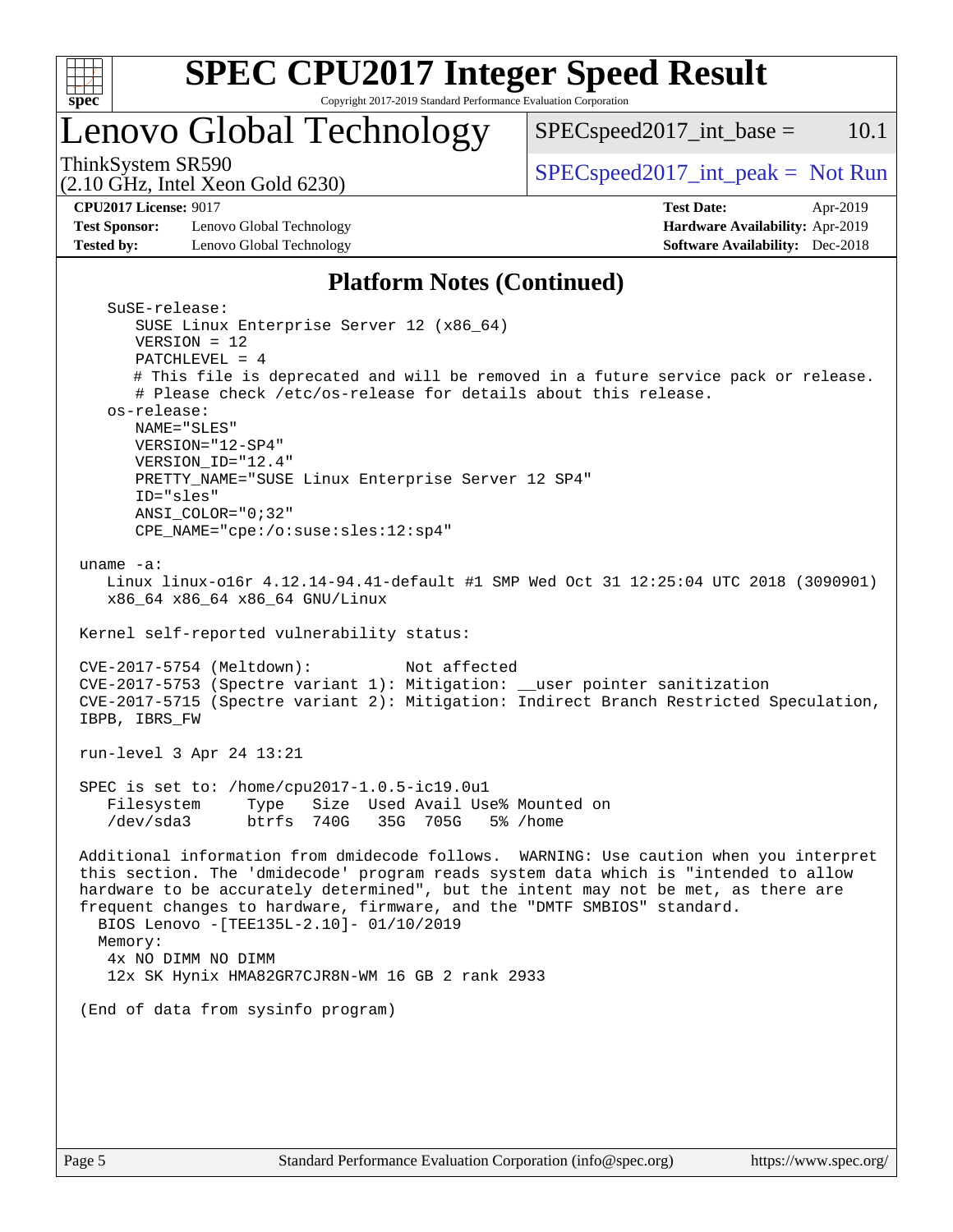

# Lenovo Global Technology

 $SPEC speed2017\_int\_base = 10.1$ 

(2.10 GHz, Intel Xeon Gold 6230)

ThinkSystem SR590<br>  $(2.10 \text{ GHz. Intel Yoon Gold } 6230)$  [SPECspeed2017\\_int\\_peak =](http://www.spec.org/auto/cpu2017/Docs/result-fields.html#SPECspeed2017intpeak) Not Run

**[Test Sponsor:](http://www.spec.org/auto/cpu2017/Docs/result-fields.html#TestSponsor)** Lenovo Global Technology **[Hardware Availability:](http://www.spec.org/auto/cpu2017/Docs/result-fields.html#HardwareAvailability)** Apr-2019 **[Tested by:](http://www.spec.org/auto/cpu2017/Docs/result-fields.html#Testedby)** Lenovo Global Technology **[Software Availability:](http://www.spec.org/auto/cpu2017/Docs/result-fields.html#SoftwareAvailability)** Dec-2018

**[CPU2017 License:](http://www.spec.org/auto/cpu2017/Docs/result-fields.html#CPU2017License)** 9017 **[Test Date:](http://www.spec.org/auto/cpu2017/Docs/result-fields.html#TestDate)** Apr-2019

### **[Compiler Version Notes](http://www.spec.org/auto/cpu2017/Docs/result-fields.html#CompilerVersionNotes)**

| 600.perlbench $s(base)$ 602.qcc $s(base)$ 605.mcf $s(base)$ 625.x264 $s(base)$<br>CC.<br>$657$ .xz $s(base)$                                                                           |
|----------------------------------------------------------------------------------------------------------------------------------------------------------------------------------------|
| Intel(R) C Intel(R) 64 Compiler for applications running on Intel(R) 64,<br>Version 19.0.1.144 Build 20181018<br>Copyright (C) 1985-2018 Intel Corporation. All rights reserved.       |
| CXXC 620.omnetpp $s(base)$ 623.xalancbmk $s(base)$ 631.deepsjeng $s(base)$<br>$641.$ leela $s(base)$                                                                                   |
| Intel(R) $C++$ Intel(R) 64 Compiler for applications running on Intel(R) 64,<br>Version 19.0.1.144 Build 20181018<br>Copyright (C) 1985-2018 Intel Corporation. All rights reserved.   |
| FC 648. exchange2 s(base)                                                                                                                                                              |
| Intel(R) Fortran Intel(R) 64 Compiler for applications running on Intel(R)<br>64, Version 19.0.1.144 Build 20181018<br>Copyright (C) 1985-2018 Intel Corporation. All rights reserved. |
|                                                                                                                                                                                        |

## **[Base Compiler Invocation](http://www.spec.org/auto/cpu2017/Docs/result-fields.html#BaseCompilerInvocation)**

[C benchmarks](http://www.spec.org/auto/cpu2017/Docs/result-fields.html#Cbenchmarks): [icc -m64 -std=c11](http://www.spec.org/cpu2017/results/res2019q2/cpu2017-20190429-12906.flags.html#user_CCbase_intel_icc_64bit_c11_33ee0cdaae7deeeab2a9725423ba97205ce30f63b9926c2519791662299b76a0318f32ddfffdc46587804de3178b4f9328c46fa7c2b0cd779d7a61945c91cd35)

[C++ benchmarks:](http://www.spec.org/auto/cpu2017/Docs/result-fields.html#CXXbenchmarks) [icpc -m64](http://www.spec.org/cpu2017/results/res2019q2/cpu2017-20190429-12906.flags.html#user_CXXbase_intel_icpc_64bit_4ecb2543ae3f1412ef961e0650ca070fec7b7afdcd6ed48761b84423119d1bf6bdf5cad15b44d48e7256388bc77273b966e5eb805aefd121eb22e9299b2ec9d9)

[Fortran benchmarks](http://www.spec.org/auto/cpu2017/Docs/result-fields.html#Fortranbenchmarks): [ifort -m64](http://www.spec.org/cpu2017/results/res2019q2/cpu2017-20190429-12906.flags.html#user_FCbase_intel_ifort_64bit_24f2bb282fbaeffd6157abe4f878425411749daecae9a33200eee2bee2fe76f3b89351d69a8130dd5949958ce389cf37ff59a95e7a40d588e8d3a57e0c3fd751)

## **[Base Portability Flags](http://www.spec.org/auto/cpu2017/Docs/result-fields.html#BasePortabilityFlags)**

 600.perlbench\_s: [-DSPEC\\_LP64](http://www.spec.org/cpu2017/results/res2019q2/cpu2017-20190429-12906.flags.html#b600.perlbench_s_basePORTABILITY_DSPEC_LP64) [-DSPEC\\_LINUX\\_X64](http://www.spec.org/cpu2017/results/res2019q2/cpu2017-20190429-12906.flags.html#b600.perlbench_s_baseCPORTABILITY_DSPEC_LINUX_X64) 602.gcc\_s: [-DSPEC\\_LP64](http://www.spec.org/cpu2017/results/res2019q2/cpu2017-20190429-12906.flags.html#suite_basePORTABILITY602_gcc_s_DSPEC_LP64) 605.mcf\_s: [-DSPEC\\_LP64](http://www.spec.org/cpu2017/results/res2019q2/cpu2017-20190429-12906.flags.html#suite_basePORTABILITY605_mcf_s_DSPEC_LP64) 620.omnetpp\_s: [-DSPEC\\_LP64](http://www.spec.org/cpu2017/results/res2019q2/cpu2017-20190429-12906.flags.html#suite_basePORTABILITY620_omnetpp_s_DSPEC_LP64)

**(Continued on next page)**

Page 6 Standard Performance Evaluation Corporation [\(info@spec.org\)](mailto:info@spec.org) <https://www.spec.org/>